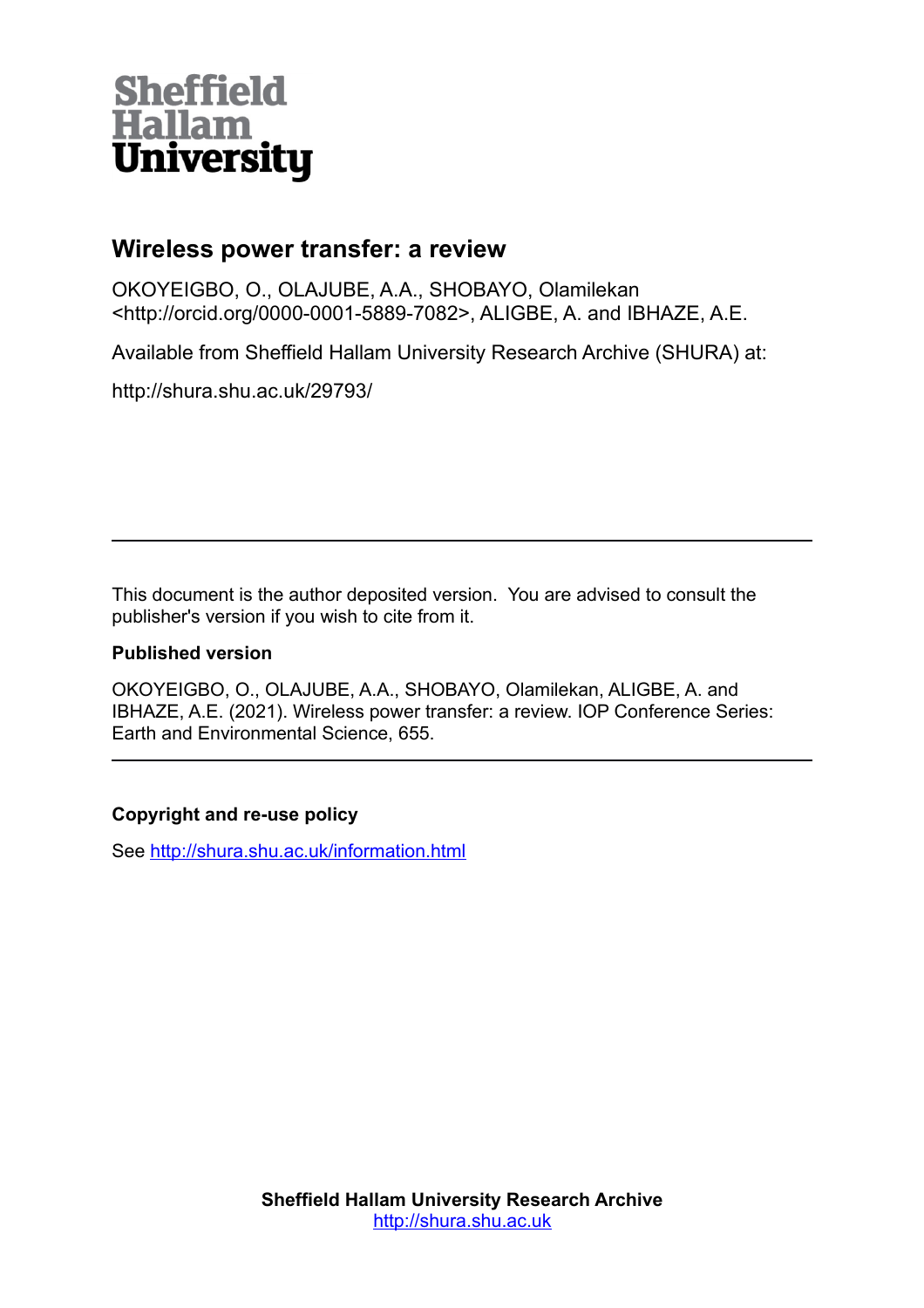### **PAPER • OPEN ACCESS**

# Wireless power transfer: a review

To cite this article: O. Okoyeigbo et al 2021 IOP Conf. Ser.: Earth Environ. Sci. **655** 012032

View the [article online](https://doi.org/10.1088/1755-1315/655/1/012032) for updates and enhancements.

# You may also like

- **[Analysis and experiments on Fano](/article/10.1088/1361-6463/aa7988)** [interference using a 2D metamaterial](/article/10.1088/1361-6463/aa7988) [cavity for field localized wireless power](/article/10.1088/1361-6463/aa7988) [transfer](/article/10.1088/1361-6463/aa7988) Thanh Son Pham, Aruna Kumara

Ranaweera, Duc Viet Ngo et al.

- [Design and analysis of coaxial cylindrical](/article/10.1088/1361-6463/abb33a) [WPT coils for two-degree-of-freedom](/article/10.1088/1361-6463/abb33a) [applications](/article/10.1088/1361-6463/abb33a) Mohamad Abou Houran, Xu Yang, Wenjie Chen et al.

- [Evaluation of nonuniform field exposures](/article/10.1088/0031-9155/60/20/8129) [with coupling factors](/article/10.1088/0031-9155/60/20/8129) Tetsu Sunohara, Akimasa Hirata, Ilkka Laakso et al.



This content was downloaded from IP address 51.199.137.211 on 22/02/2022 at 08:03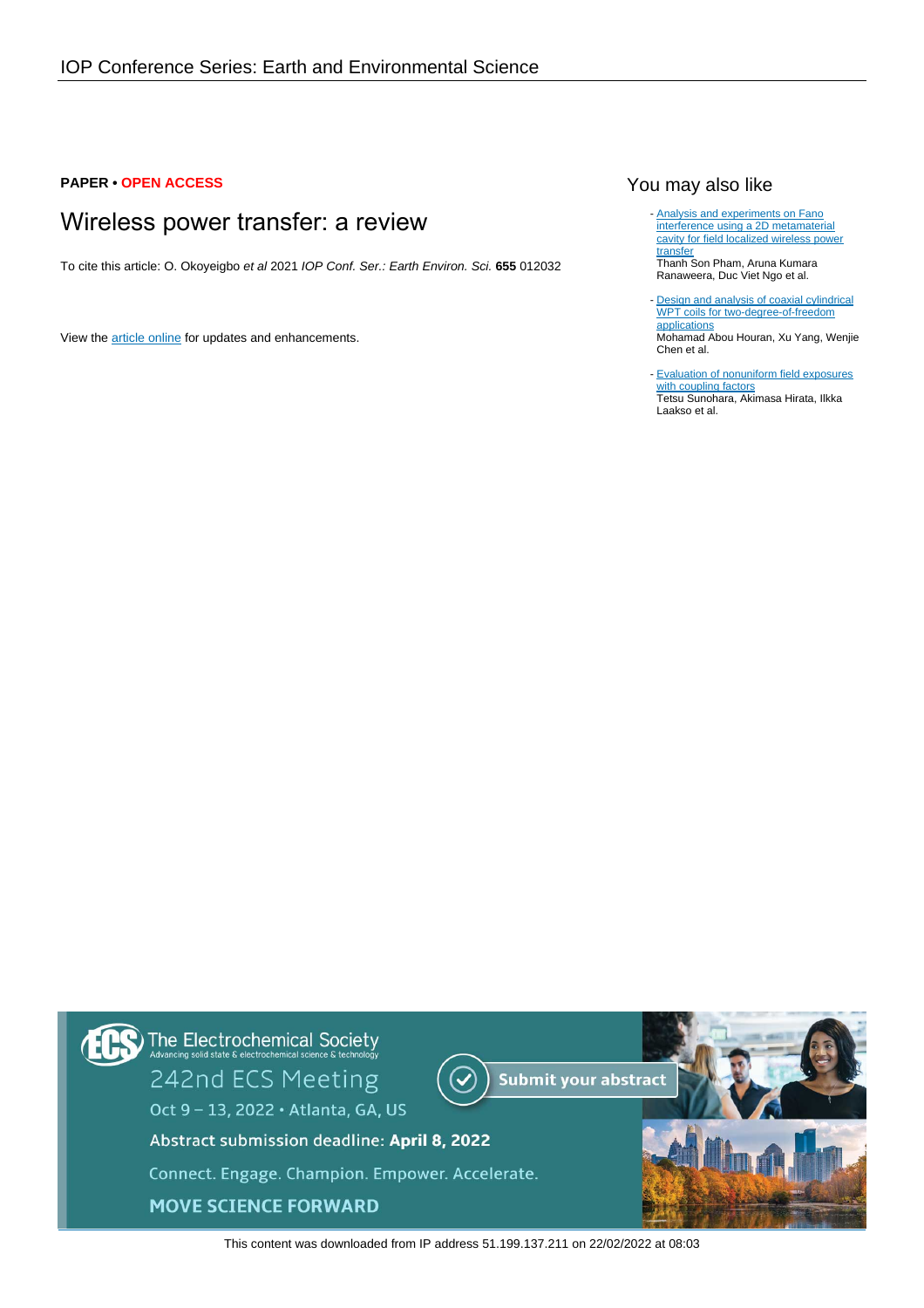# **Wireless power transfer: a review**

# $O$ . Okoyeigbo<sup>1</sup>, A. A. Olajube<sup>2</sup>, O. Shobayo<sup>3</sup>, A. Aligbe<sup>4</sup> and A. E. Ibhaze<sup>5</sup>

<sup>1, 2, 3, 4</sup> Department of Electrical and Information Engineering, Covenant University, Ota, Ogun State, Nigeria

<sup>5</sup> Department of Electrical and Electronic Engineering, University of Lagos, Nigeria

E-mail<sup>1</sup>: obinna.okoyeigbo@covenantuniversity.edu.ng

**Abstract-** The ubiquitous nature and the proliferation of mobile devices has made wireless power transfer (WPT) a very important area of research. The flexibility and cost effectiveness of charging these enormous devices in our world without having to connect physically to any electrical port especially when the user is indisposed to do so is a very attractive characteristic of WPT. Conventional means of charging the batteries of these mobile devices are wired which invariably meansthey requirephysical connection to power sources through electrical cables. Electric power istransmitted wirelessly when a magnetic field produced by the inductive coupling of coils or electrical field produced by the capacitive coupling between electrodes is transferred over a short distance through the air interface and later received by an antenna for utilisation. This article gives a detailed review of the existing wireless power transfer technologies, principles of operation, applications and the opportunities for future research in this area of emerging technology. However, WPT has some drawbacks but it is a disruptive technology with the ability to revolutionise the dynamics of mobile wireless systems, internet of things and otherallied future technologies.

**Keyword**s:Wireless Power Transfer, Energy Harvesting, Wireless Charging, Inductive Coupling, Capacitive Coupling, Charging Flexibility.

# **1. Introduction**

WPT, also referred to as Cordless Power Transfer can be described as the transmission of power or electricity without any form of physical connection between the load, and the power source. This can be applied where continuous delivery of power/ energy is required, and/or where the use of conventional wires prove to be dangerous, inconvenient, expensive, impractical or unwanted. In WPT technology framework, a transmitter devicesupplied from a power sourceproduces a period shifting electromagnetic field. The power is then transmitted crosswise through space to a recipient gadget.This crosswise transmission separates power from the field and the electrical load to which the power is supplied. The technological innovation of the WPT improves the portability and flexibility of devices, making them more convenient and safer for use. It can also eliminate the use of physical connections to power devices.

WPT or cordless charging system is required to power electrical devices where physical interconnection of wires are impractical, dangerous or poorly arranged. WPT has inherent advantages such as enablement of transmission over long distances; convenient and flexible use; inexistent or low wear rates since use of wires have been greatly reduced [1]. It has numerous applications such as charging

Content from this work may be used under the terms of theCreative Commons Attribution 3.0 licence. Any further distribution of this work must maintain attribution to the author(s) and the title of the work, journal citation and DOI. Published under licence by IOP Publishing Ltd 1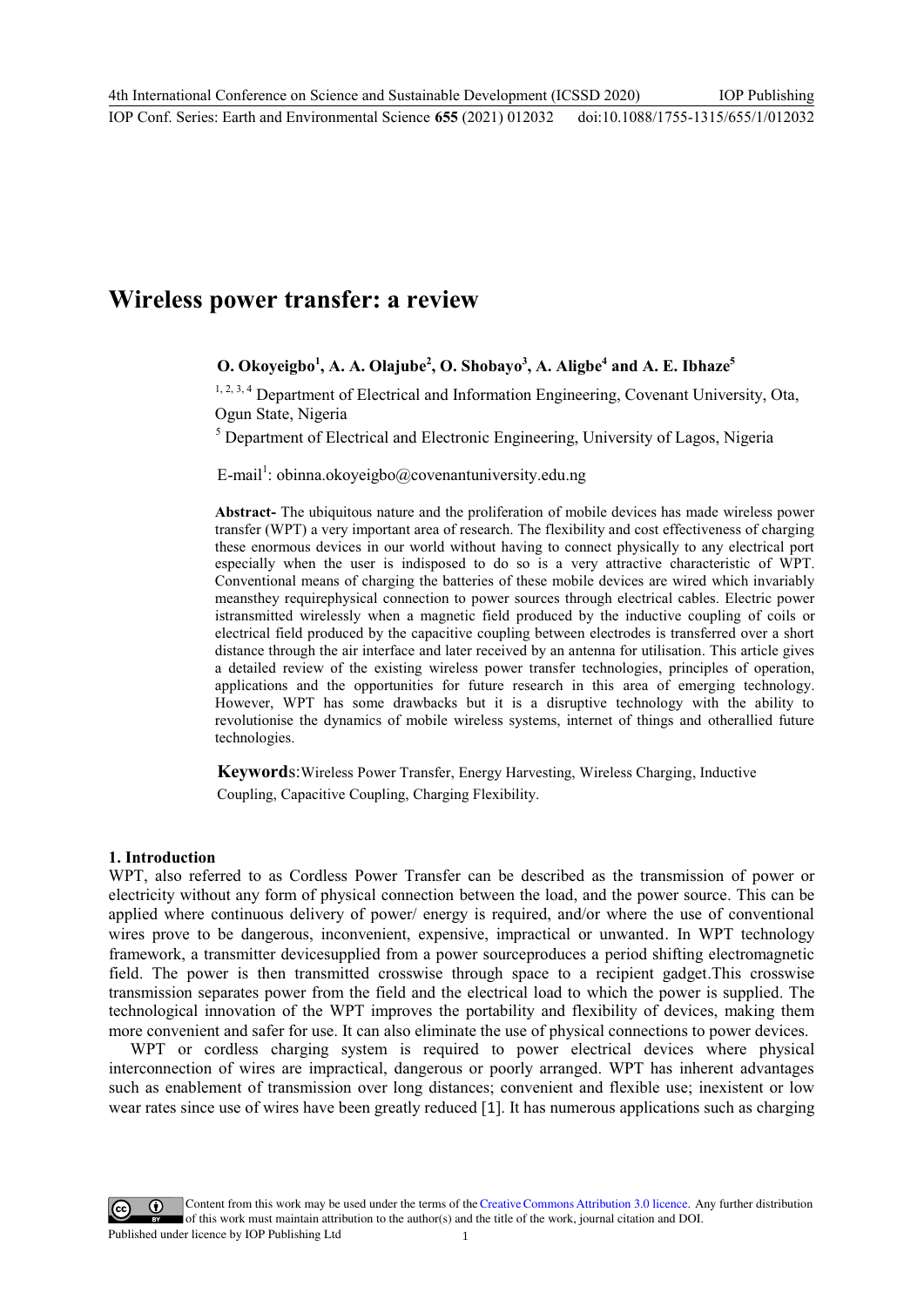of electric vehicles with contactless system,factory automation, and wireless power supply to portable or wearable electronic devices etc[2]. Theschematic of a WPT system is presented in figure 1.



*Figure.1: Schematic of WPT System (3)* 

# **2. History ofWPT**

WPT dates as far back as the 19th century<sup>[4]</sup>. Based on theories already established by Michael Faraday and James Maxwell, Nikola Tesla in the 1890s started experiments on WPT, which he described as a very vital technology of "all-surpassing importance to man" [5]. Tesla constructed a huge coil and he supplied it with a 300 KW power at a frequency of 150 kHz, and atop sphere of 100 MV RF was attained. His experiment was considered a failure because of the dispersion of electrical power in all direction with 150 KHz radio frequency. His works on microwave power transmission and inductive coupling brought about the formation of the rudimentary principles of WPT. In 1901, Tesla, designed and constructed the Wardenclyffe tower (also called Tesla tower) which validated his principles on wireless power transfer [6].

John Schuder in 1961 proposed a transcutaneous energy system – to transfer power across the depth of the skin – which was used for implanted device. In 1964, William Brown wirelessly transferred electricity to a model aircraft thereby validating the viability of microwave power transmission. Peter Glaser proposed a solar powered satellite in 1968 which brought about a novel notion for microwave power transmission. In 2007, some MIT researchers successfully transmitted a power of 60W over a distance of 2m[4]. The innovative advances in the wireless power transmission can be divided into two viewpoints, which are:

- (i) Long -distance and high-power remote vitality transmission
- (ii) Short-range and low-power remote vitality transmission [7].

# **3. Principle of Operation of WPT**

Valenta et al in [8] described how wireless power can be harvested and the components required. In the transmission section, the power source generates microwave power. While the waveguide circulator protects the source from the reflected power, which is connected through the co-ax waveguide adaptor. The tuner matches the impedance between the source and transmitting antenna, and the directional coupler separates the attenuated signals. The transmitting antenna emits the power regularly through free space to the receiving antenna.At the harvesting node, the antenna receives the transmitted power and converts it into DC power using a rectifier circuit. The impedance matching circuit ensures maximum power transfer from the antenna to the rectifier; while the LPF removes fundamental and harmonic frequencies from the derived output.The block diagram of a WPT System is presented in Figure 2.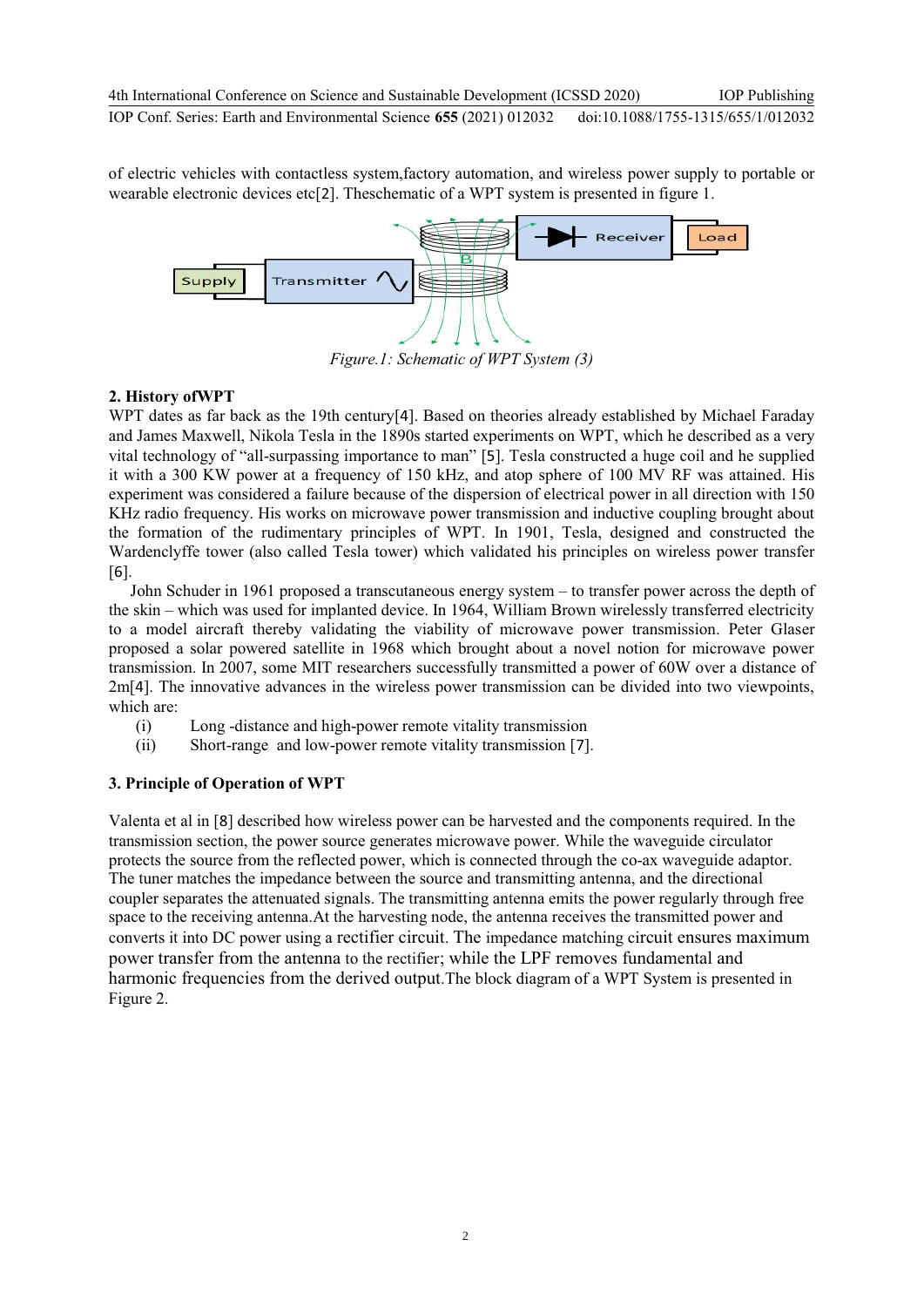

*Figure.2: Block Diagram of a WPT System [4]* 

The metrics for characterizing energy harvesting circuits depend on the sensitivity and efficiency. The efficiency can be expressed as thepower-conversion efficiency, with the useful power supplied by the circuit as the output. Furthermore, it should be noted that the choice of equipment is heavily influenced by cost, transmit power and efficiency [9]; also, the direction and polarity of the antenna is determined by the specific areas in which the wireless power transfer is being applied to. However, necessary compliance to regulatory and safety standards are required [10].

WPT may be classified into two types, based on the distance of transmission. We have the near-field or non-radiative technique, and the far-field or radiative technique.

The *Near-field* technique basically involves the wireless transmission of power by a magnetic field through inductive coupling between separate coils of wire. The electric power can also be transmitted wirelessly by an electric field by the capacitive coupling of metal electrodes. This technique however, proves to be limited in range, with most applications typically requiring contact or close proximity of about a few centimeters between the power source and its destination[1].

The *far-field* or radiative approach, on the other hand, is characterized by longer range transmission of power, often reaching several kilometers in range. It may be further broken down into two sub-categories namely: Wireless Energy Harvesting (WEH), and Directive Power Transmission. Directive power transmission involves the use of a dedicated energy source from which power (typically in form of RF, microwave or laser) is beamed unto a pre-determined/targeted receiver positioned at a distance[3]. This is useful for solar powered satellite (SPS) applications as well as other intentional remote charging use cases. In the case of WEH, the direction of received power is unknown; It is the ambient energy signals present in the environment that are captured and converted to electrical energy for use [8].

WPT can be achieved using a number of methods[11]. They are:

# *3.1. Inductive Coupling*

Most suitable for near -field power transmission, this technique utilizeselectromagnetic induction between coils of the transmitter and the receiver. Thesecoils are called repeaters and they increase power transfer efficiency which eliminates the inability to use WPT technologies over long distances.

# *3.2.Microwave*

In this technique, the electrical energy is converted to microwave energy. Firstly, AC is converted to DC and DC to microwavesusing the magnetron. These waves are then transmitted from the base station to the receiver or mobile devices. After the transmission, a rectenna receives the microwave energy that is consequently converted back to electrical energy (DC) at the output.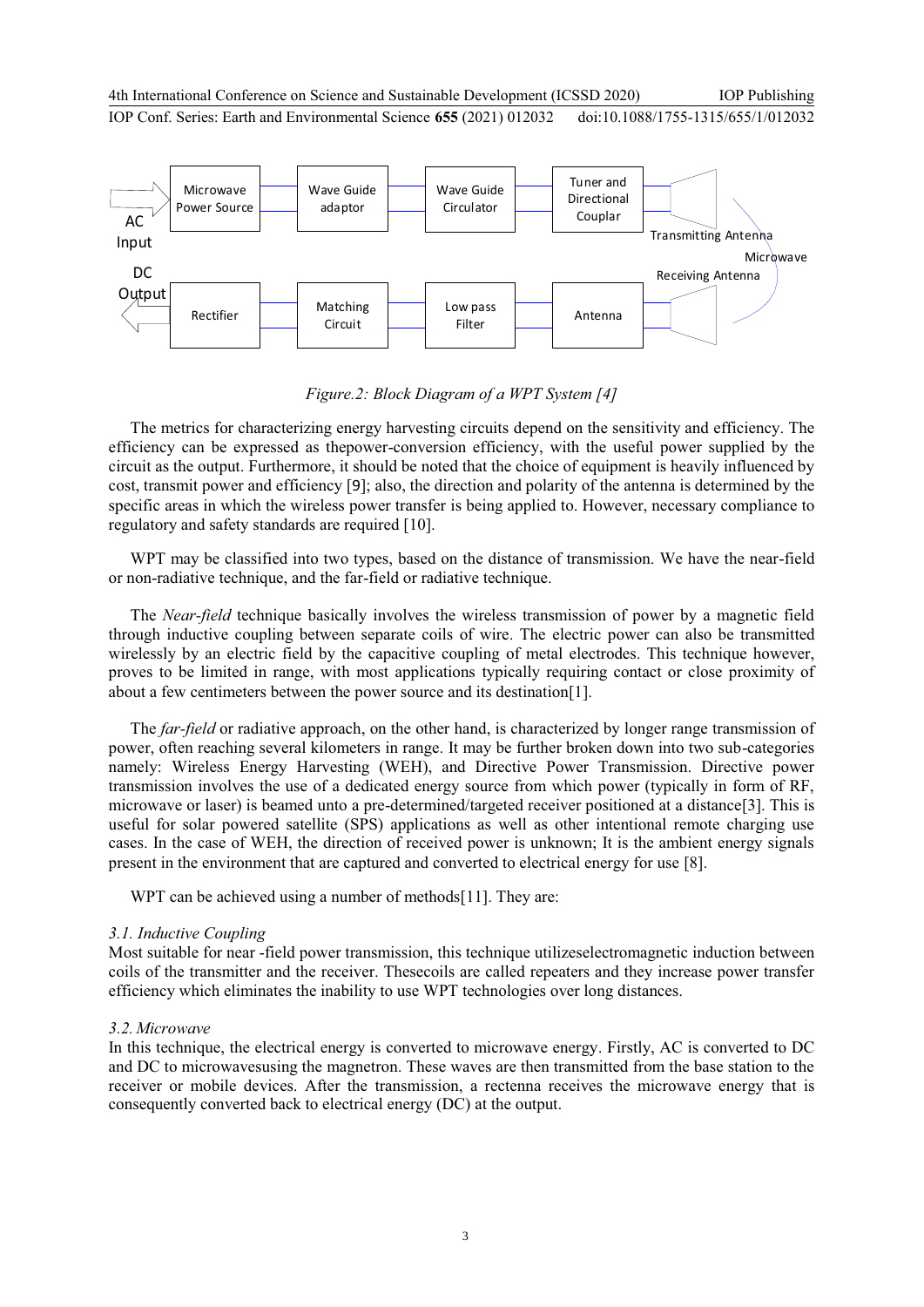#### *3.3.Laser*

Electrical energy is transformed into a laser beam that can be channeled to a given receiver, which later converts the laser beam back to electrical energy.The Laser can be powered by an electricity generator, a high-intensity-focused light, or the sun. The transmitted Laser is received by photo-voltaic cells, which converts it to electrical signal. It is suitable for long distances alongside its compact size and lack of signal interference; however, it tends to be harmful. Also, efficiency during conversion is not up to 50%, signal can be deterred while in the atmosphere and a line of sight is needed. This method is perfected mostly for military and aerospace purposes.

The quantity of power transferred in a given WPT system can be controlled by modulating the known frequency of the transmission signal around the resonant frequency that is formed by the tuning capacitor and the coil inductance. This can also be achieved using an alternative method which involves varying the voltage of the transmitter bridge; power level can be varied autonomously by either increasing or decreasing the given rail voltage as required by the load. This method is however less popular than the former method but can be implemented in situation where frequency modulation alone cannot be used to achieve required range of power levels. It also shows that charging should be done at a frequency well below or above the resonant frequency, to ensure the safety of the charged platform [12].

#### **4. Review of Selected Works**

Zhang et al in [13], considered the Electromagnetic or radio frequency (RF) signal powered WPT specifically. Since RF signals are able to simultaneously transmitboth information and power, the authors performed an integrated study on the simultaneous wireless information and power transfer (SWIPT).The paper particularly studied a multiple-input multiple-output (MIMO)[14,15] wireless communication system which comprises of three separate nodes, where one receiver harvests the power while the other decodes the information separately from the transmitted signals common to the two receivers. Two different scenarios were also investigated, the first in which both of the receivers were isolated and see different MIMO channels, and the other when they were located together and see the MIMO channel from the same transmitter.

The transfer of power and information, simultaneously over wireless channels could provide increased convenience in the use of mobile devices. However, current practical designs of receivers impose technical limitations in realizing such systems. This is because current hardware systems used for harvesting of energy from RF signals are incapable of decoding information directly [16]. To gain hypothetical ground, the authors proposed a general collector task, namely dynamic power splitting (DPS), which candivide the received signal with various power ratio, decoding information and harvesting energy differently.

In [17], the authors demonstrated that WPT technology can be used to cut the 'last rope', enabling users to flawlessly power their portable gadgets through the air as exemplified in how information is transmitted. Preliminary research into the use of magnetically coupledresonators for this application has yielded favorable outcomes. The authors presented new investigation that yields basic knowledge into the structure of systems including metrics for comparing the varying geometrics and operating conditions. A circuit model was also displayed together with the derivation of important concepts such as critical coupling, frequency splitting, behavior of the system when uncoupled etc.

The critical review in [18] showed the different research activities that was carried out on magnetoinductive WPT with the distance of transmission greater than the dimensions of the coil of the transmitter. The review gives a brief description of the principles of operation of a wide range of WPT system and the overview of the principles of maximum power transfer as well as the principles of maximum energy efficiency. The implications and the differences between these two methodsare explicitly discussed with respect to their distance of transmission and energy efficiency qualities. The differences between the energy efficiency and the transmission efficiency of the system are also reviewed. Other design issues such as safety concerns and the decrease of winding resistance were also discussed in the paper.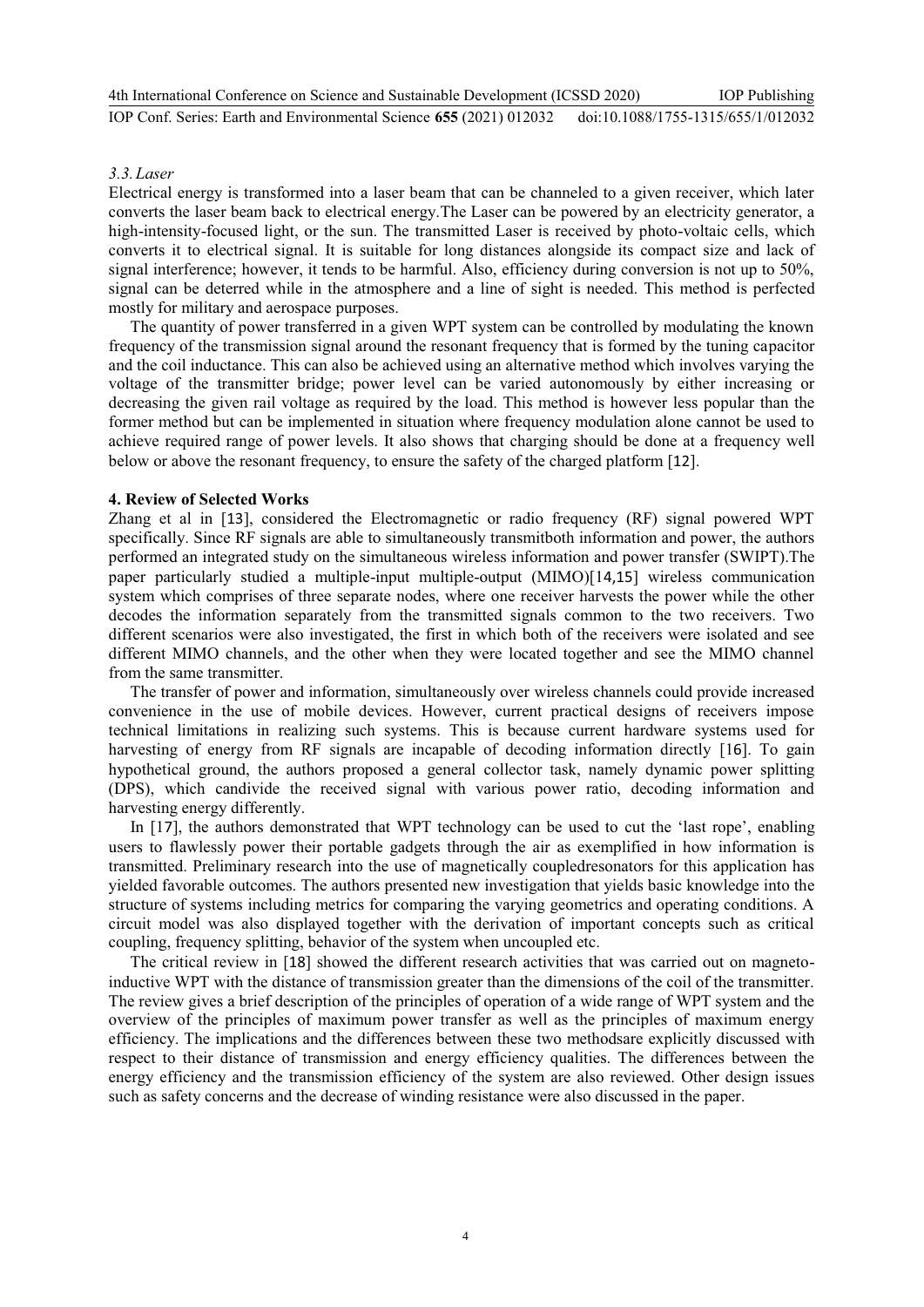| 4th International Conference on Science and Sustainable Development (ICSSD 2020) |                                    | <b>IOP</b> Publishing |
|----------------------------------------------------------------------------------|------------------------------------|-----------------------|
| IOP Conf. Series: Earth and Environmental Science 655 (2021) 012032              | doi:10.1088/1755-1315/655/1/012032 |                       |

Low et al in [19] focused on an approach proposed to achieve a very efficient WPT system that accomplishes a low-power loss by using the Class-E mode of operation. This system can accomplish an efficient power-delivery response over a range of load resistances with no control system or a feedback loop but depends on its natural impedance reaction or response to be able to accomplish its desired power-delivery profile over a wide range of load resistances, while maintaining a high efficiency to prevent any heating issues. The proposed design comprises of multichannel which has an independent gate drive to enable the control of the delivery of power.

Lee et al in [20] proposed an equivalent or a corresponding circuit model for the wireless transfer of power of 60W and above and examines the system based on the proposed model. The proposed model was validated using finite-element analysis (FEA) and some experimental results. Also, for high-power applications, there were investigations of the losses in WPT systems. Due to the high operating frequency, losses due to proximity and skin effects were shown to be quite prominent in the system.Aspatial coil layout, which reduced the losses due to proximity and skin effects, was discussed. The coupled inductors are capable of transmitting power or electricity at short distances; and the distance is proportional to the mutual inductance.The problem of wireless power and information transfer over a noisy coupled-inductor circuit was considered in [21]. This circuit comprises of a frequency-selective channel that has an additive white gaussian noise (AWGN). The most suitable trade-off between the transferred power and achievable rate can be determined using the total available power. The practical applications of these systems were also discussed in the paper.

While it should be noted that convenience and overall cost per watt for the charging system are the key primary advantages and drivers of wireless power transfer technology, there however still exists various methods of achieving WPT. Magnetic field resonance as an example offers the best power transfer efficiency and larger wireless power transmission at near-field distances. Kim et al in [22], focused on the principles of magnetic field resonance WPT techniques while highlighting the effects of EM field noise from WPT and the related shielding methods for different applications. In the use of magnetic field resonance, the design of the coils, low-loss circuits, matching circuits and also the shielding structures are important factors that needs to be considered. The efficient combination of this concepts helps ensure maximum power transfer.

A resonant WPT system as shown in figure3, comprises of magnetically coupled transmitting and receiving coils; power electronic circuits; which includes voltage regulators, rectifiers and inverters. To maximize the power that is capable of being transferred between the magnetically coupled coils, a capacitor can be used, and also to reduce the magnitude of the reactance.



*Figure 3: A Resonant WPT System*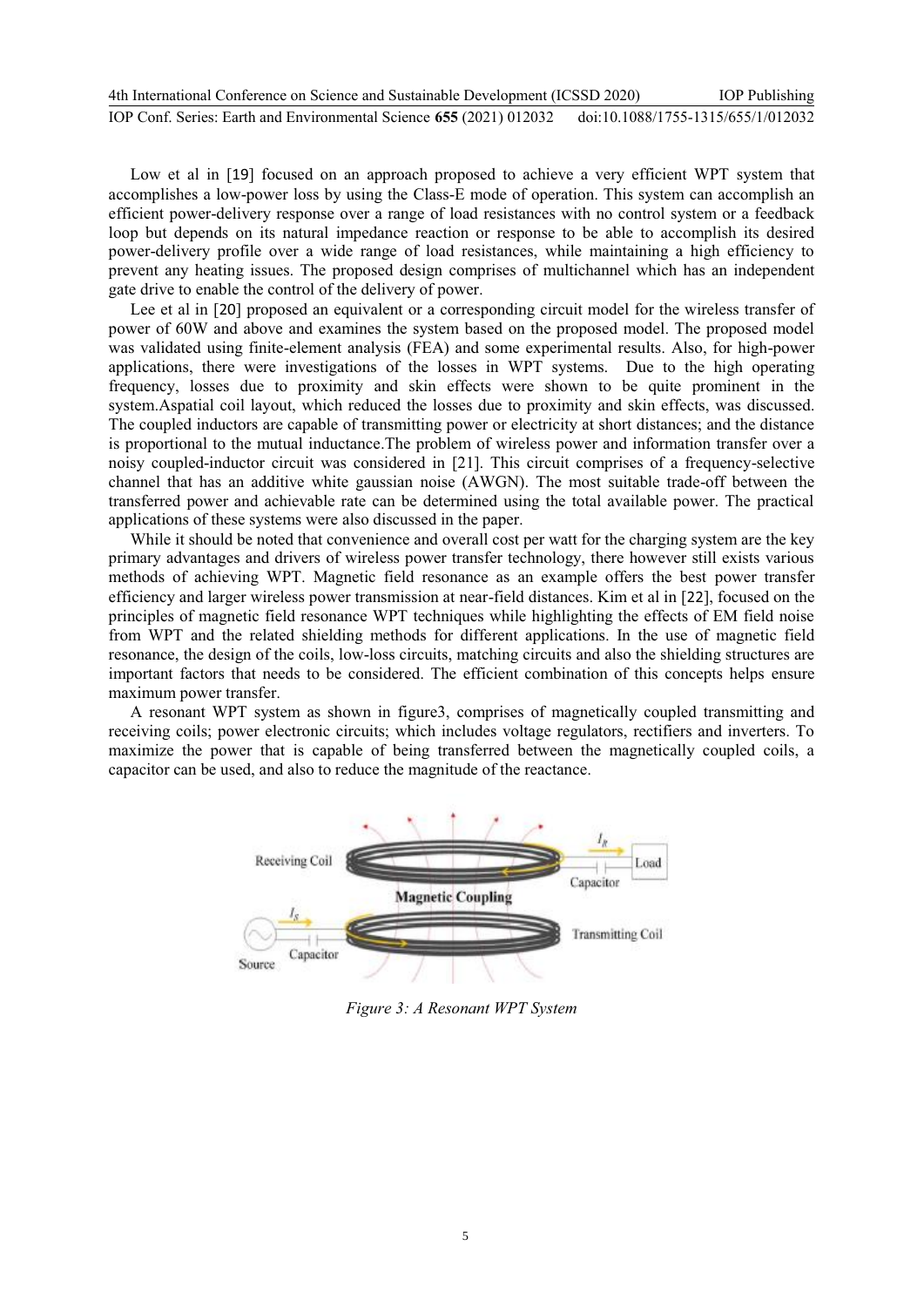When there is power transfer from the transmitting coil to the receiving coil, there is generation of an electromagnetic field by the current which flows through the coils. This generated field is known as the EMF noise around the coils. Also, reactive resonant current loop is an approach that can be used in cancelation of this magnetic field and for passive shielding. This is done for minimal power loss due to shielding.

Kurs et al challenged the use of radiative method of WPT. It argues that although radiation is a perfectly suitable method for transferring information, it however still pose a number of challenges for power transfer applications because of the resultant low power transfer efficiency [23]. The authors also argued that there tends to be better efficiency of energy exchange with relatively little dissipated energy when two resonant objects of the same resonant frequency are coupled together.

Sample and Smith in [24] described the applications of two WPT systems using experimental results. The Wireless Identification and Sensing Platform (WISP) which are tiny sensors that consume electric power in the order of 2μW to 2mW, and can be used at several meters of distance from the commercial off-the-shelf UHF (915MHz) RFID reader. The second system is used to harvest UHF or VHF energy from TV towers around, thus making the total amount of available power depending on its range and also its broadcast transmitting power. The authors reviewed an investigation where 60μW was harvested at approximately 4km range.

As communication system performance are limited by the battery life of the devices, authors in [25] argued that wireless powered communication could provide stable and continuous microwave energy allowing for a network with improved flexibility, better robustness and greater throughput. The limitations of battery charging were also discussed in [26]. The authors proposed the use of WPT to solve the challenge of energy per lifetime of wireless sensor networks which require continuous and prolonged use life.

#### **5. Applications**

There are diverse applications of WPT in several industries, though, these applications have unique specifications such as power rating, distance and size. However, the fundamentals of metamaterials have been so designed in order to increase the energy efficiency for transmission using factors such as chirality, permeability and permittivity [27].

WPT can be used to charge moving targets like fuel free airplanes, moving robots, and also electric vehicles, thereby solving the energy density constraints and minimizing the cost of the energy storage systems which constitutes a significant portion in the cost of electric vehicles. Li et al proposed such in [28] that the obstacles of range, costs and charging could be mitigated through WPT. Hata et al in [29] also made the proposition of using WPT in electric vehicles to reduce the energy storage size and to extend the mileage range of electric vehicles.

WPT can also be applied in medical implants, for detection and also treatment of human body ailments, as these gadgets need nonstop power to function appropriately, over long periods of time. The external device charges the implanted medical device utilizing inductive coupling [30].

Also, the applications of WPT in renewable energy was highlighted by Chhawchharia et al in [6], especially in Space Solar Power System (SSPS), Unmanned Aerial Vehicles (UAV), and Autonomous Underwater Vehicles (AUV) etc. With Space Solar Power System, satellites collectenergy from sunlight and sends power back to earth through MPT, which is a potential renewable energy solution for the planet.Furthermore, WPT can be used in the design of solar-powered cooling system for vehicle cabin, so as to reduce the resultant greenhouse emissions that could occur if using the cabin engine [31].

#### **6. Challenges**

Wireless transfer of powerto electronic devices at maximum efficiency while considering the safety concerns can be quite challenging [32]. Microwave power transfer uses more intense microwaves when compared to wireless communication system, these microwaves can be harmful to humans. Specific absorption rate (SAR) is the benchmark used in determining if the microwave is harmful for humans [6].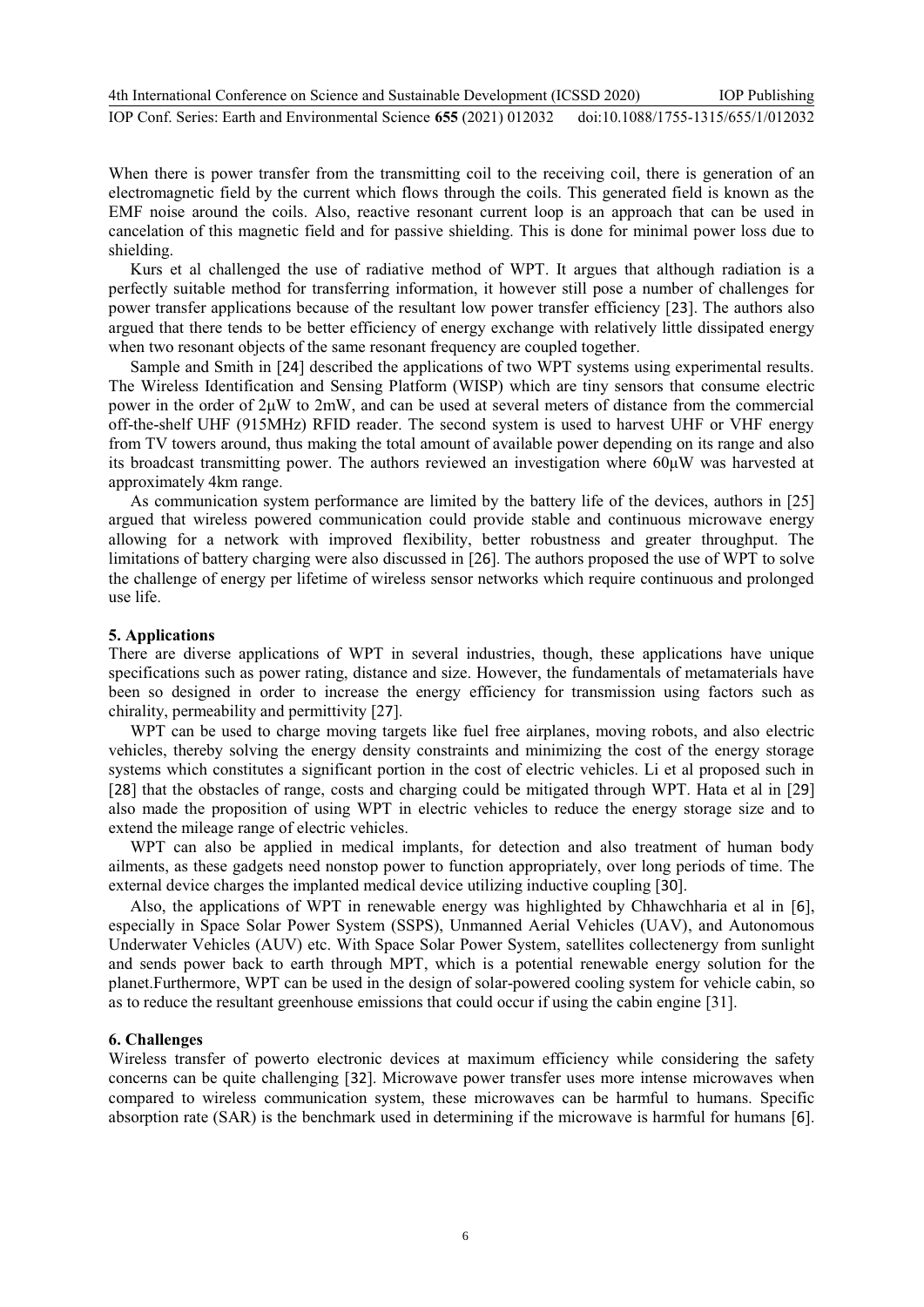Another problem is power density which is difficult to estimate. Due to refraction and reflection of signal originating from the source, there is minimal control. Electromagnetic radiations have erratic movement so therefore there is going to be level safety concern associated with it when used for wearable devices. WPT shares the same frequency (2.45 GHz or 5.8GHz) with a number of radio services, so WPT can possible interfere with these services [6].

Another challenge of employing wireless power transfer technology can be highlighted in applying WPT to communications systems as the system is likely to suffer from possible information interception considering the nature of the wireless channels which may increase the vulnerability of the system to eavesdropping [31]. This is also emphasized in applying WPT in clinical applications as the limitations include safety and security issues due to jamming, monitoring and spoofing; which further emphasizes the point that Wireless Power Transfer is vulnerable to attacks [28].

### **7. Conclusion**

WPT is a revolutionizing technology that has inherent applications in different sectors as highlighted in this paper. However, there exists several limitations in achieving the widespread use of this technology. Hence, these limitations serve as opportunities for further investigations into these centuries-old questions. The solutions in terms of new technologies and methods that will be provided by these researches will potentially go a long way in actualizing electrical power systems with minimal use of wires, which in turn will lead to better cost savings. The eliminations of such cables also have resultant effects in allowing for more portability and better performance of mobile devices that require continuous operations.

#### **Acknowledgments**

Authors wish to acknowledge the support of Covenant University towards the achievement of this research.

# **References**

- [1] Li J2017 Research progress of wireless power transmission technology and the related problems (*AIP Conference Proceedings 1820) https://doi.org/10.1063/1.4977407*
- [2] Capua G D, Femia N, Petrone G, Lisi G, Du D and Subramonian R 2017 Power and efficiency analysis of high-frequency wireless power transfer systems*International Journal of Electrical Power & Energy Systems*vol 84 pp 124-134*https://doi.org/10.1016/j.ijepes.2016.05.005*
- [3] Venkateswara R M,Sai H KandVenkat M C2013 Microwave power transmission, A next generation power transmission System*IOSR Journal of Electrical and Electronics Engineering*vol4
- [4] Sun L, Ma D and Tang H 2018 A review of recent trends in wireless power transfer technology and its applications in electric vehicle wireless charging*Renewable and Sustainable Energy Reviews*vol 91 pp 490-503
- [5] Tesla N 1905 The transmission of electrical energy without wires as a means for furthering peace *Electrical World and Engineer*p 4
- [6] Chhawchharia S, Sahoo S K, Balamurugan M, Sukchai S and Yanine F 2018 Investigation of wireless

power transfer applications with a focus on renewable energy*Renewable and Sustainable Energy Reviews*vol 91 pp 888-902

- [7] Wang B,Yerazunis W and Teo K H2013 Wireless power transfer: metamaterials and array of coupled resonators*Proceedings of the IEEE*vol 101 pp 1359 - 1368
- [8] Valenta C R and Durgin G D 2014 Harvesting wireless power: survey of energy-harvester conversion

efficiency in far-field, wireless power transfer systems*IEEE Microwave Magazine*vol 15 pp 108-120

[9] Shinohara N 2000 Wireless power transmission for solar power satellite (SPS)*Space Solar Power*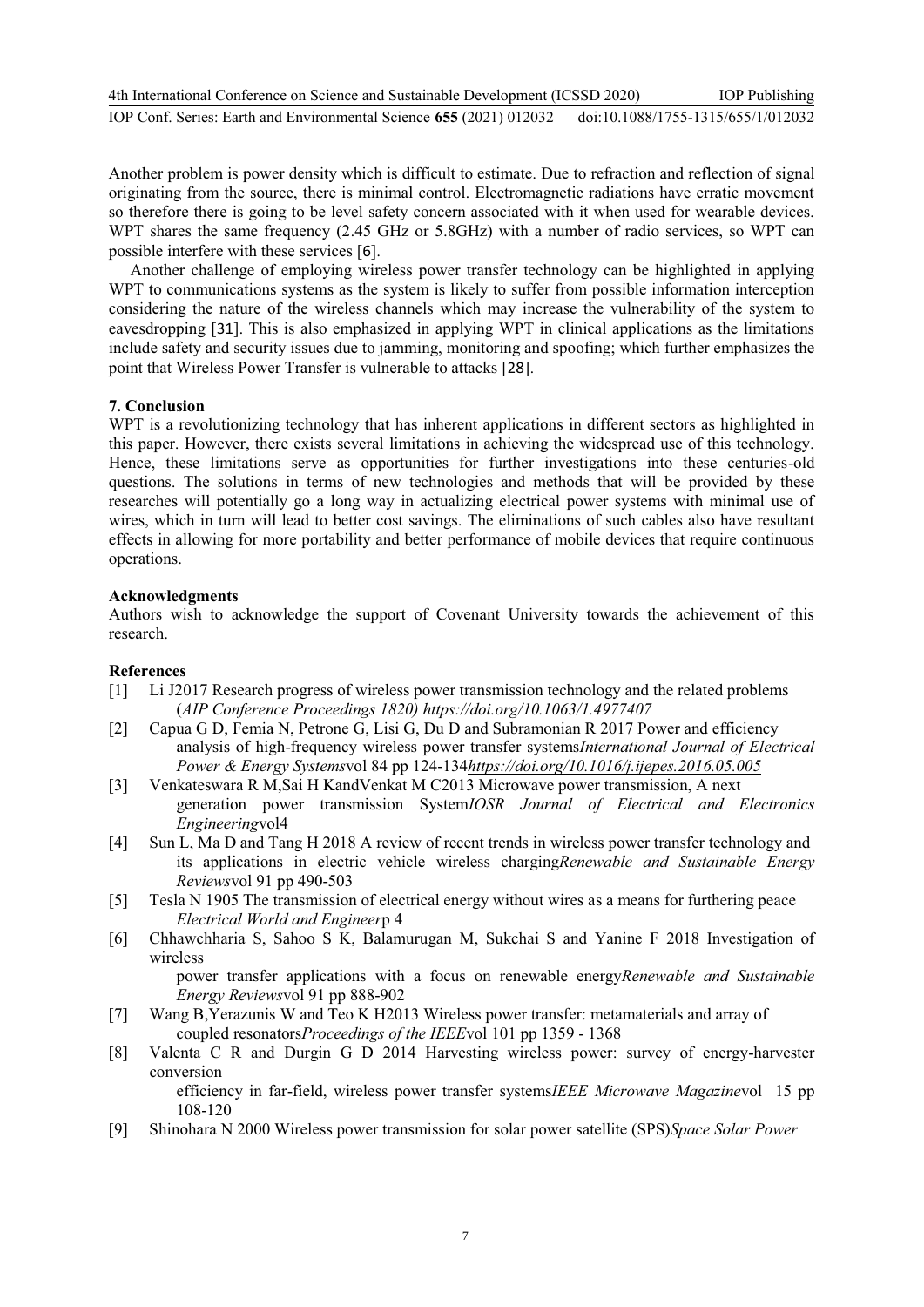*Institute, Tech. Rep.*

- [10] Federal Communications Commission 2014 FCC Rules and Regulations Part 15 Section 247 (15.247)
	- *in Operation within the bands 902–928 MHz, 2400–2483.5 MHz, and 5725–5850 MHz Tech. Rep*
- [11] Parmar Y,Patel A and Shah J 2015 Review paper on wireless power transmission*International Journal of Scientific Research Engineering & Technology (IJSRET)*vol 4 pp1171-1173
- [12] Sanborn G and Phipps A 2017 Standards and methods of power control for variable power bidirectional wireless power transfer in *2017 IEEE Wireless Power Transfer Conference (WPTC)*, pp 1-4
- [13] Zhang R and Ho C K 2013 MIMO broadcasting for simultaneous wireless information and power transfer*IEEE Transactions on Wireless Communications*vol 12 pp 1989-2001
- [14]Okoyeigbo O, Okokpujie K, Omoruyi O and Nkordeh N 2017 Comparative analysis of channel estimation techniques in siso, miso and mimo systems *International Journal of Electronics and Telecommunications (IJET)* vol 63 no 3 pp 307-312
- [15]Okoyeigbo O *et al.* 2018 Comparative study of mimo-ofdm channel estimation in wireless systems *International Review on Modelling and Simulations (I.RE.MO.S.)* vol 11 no 3 pp. 158-165 *https://doi.org/10.15866/iremos.v11i3.13884.*
- [16] Zhou X, Zhang R and Ho C K 2013 Wireless information and power transfer: architecture design and

rate-energy tradeoff *IEEE Transactions on Communications*vol 61 pp 4754-4767

[17] Sample A P, Meyer D T and Smith J R 2011 Analysis, experimental results, and range adaptation of

magnetically coupled resonators for wireless power transfer*IEEE Transactions on Industrial Electronics*vol 58 pp 544-554

- [18] Hui S Y R, Zhong W and Lee C K 2014 A critical review of recent progress in mid-range wireless power transfer*IEEE Transactions on Power Electronics*vol 29 pp 4500-4511
- [19] Low Z N, Chinga R A,Tseng R and Lin J 2009 Design and test of a high-power high-efficiency loosely coupled planar wireless power transfer system*IEEE Transactions on Industrial Electronics*vol. 56 pp 1801-1812
- [20] Lee S and Lorenz R D 2011 Development and validation of model for 95%-efficiency 220-w wireless

power transfer over a 30-cm air gap*IEEE Transactions on Industry Applications* vol 47 pp 2495-2504

- [21] Grover P and Sahai A 2010 Shannon meets Tesla: Wireless information and power transfer in *2010 IEEE International Symposium on Information Theory*, pp 2363-2367
- [22] Kim J*et al.* 2013 Coil design and shielding methods for a magnetic resonant wireless power transfer system*Proceedings of the IEEE*vol 101 pp 1332-1342
- [23] Kurs A, Karalis A, Moffatt R, Joannopoulos J D, Fisher P and Soljacic M 2007 Wireless power transfer via strongly coupled magnetic resonances *Science* vol 317 pp 83-86
- [24] Sample A and Smith J R 2009 Experimental results with two wireless power transfer systems in *2009*

*IEEE Radio and Wireless Symposium* pp 16-18

- [25] Bi S, Ho C K and Zhang R 2015 Wireless powered communication: opportunities and challenges *IEEE Communications Magazine*vol53 pp 117-125
- [26] Xie L, Shi Y, Hou Y T and Lou A 2013 Wireless power transfer and applications to sensor networks

*IEEE Wireless Communications*vol 20 pp 140-145

[27] Li J L, Krairiksh M, Rahman T A and Al-Shamma'a A 2013 Keynote speakers: Wireless power transfer: From long-distance transmission to short-range charging in *2013 IEEE International RF and Microwave Conference (RFM)* pp xi-xv